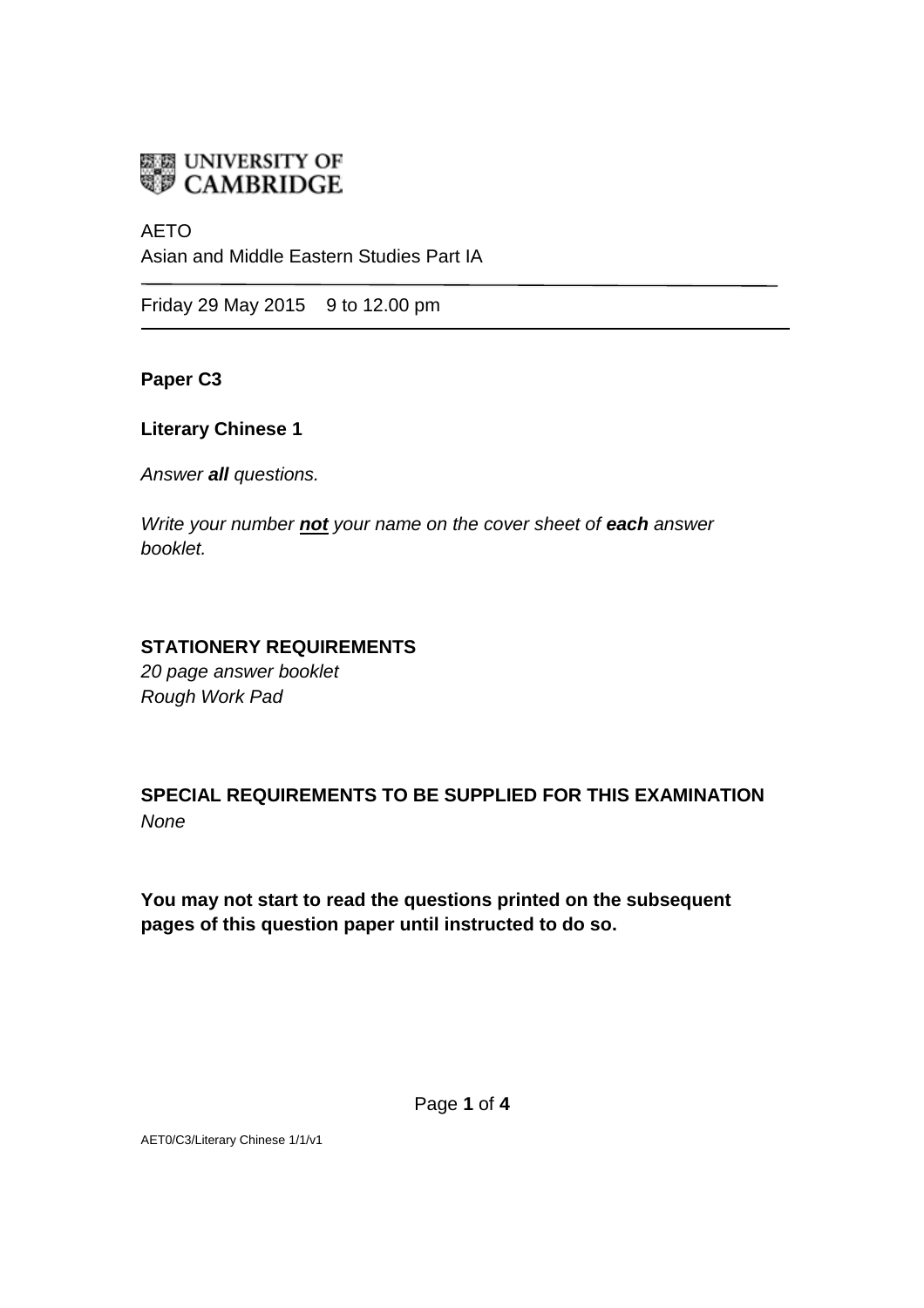### **Part I [50 marks]**

Translate the following passages into **English**.

## **1. SEEN**

梁 惠 王 曰 : 「 寡 人 之 於 國 也 , 盡 心 焉 耳 矣 。 河 內 凶 則 移 其 民 於 河 東 , 移 其 粟 於 河 內 。 河 東 凶 亦 然 。 察 鄰 國 之政, 無如寡人之用心者。鄰國之民不加少, 寡人之 民 不 加 多 , 何 也 ? 」孟 子 對 曰: 「 王 好 戰 , 請 以 戰 喻 。 填然鼓之, 兵刃既接, 棄甲曳兵而走。或百步而後止, 或 五 十 步 而 後 止 。 以 五 十 步 笑 百 步 , 則 何 如 ? 」 曰 : 「不可, 直不百步耳, 是亦走也。」曰:「王如知此, 則 無 望 民 之 多 於 鄰 國 也 。 」

Jiao Xun 焦循 ed., *Mengzi zhengyi* 孟子正義 (Beijing: Zhonghua, 1996), ch.2, pp.51-53.

#### **2. UNSEEN**

秦大饑,應侯請曰:「五苑之草著:蔬菜、橡果、棗栗,足以活民, 請發之。」昭襄王曰:「吾秦法,使民有功而受賞,有罪而受誅。 今發五苑之蔬草者,使民有功與無功俱賞也。夫使民有功與無功俱 賞者, 此亂之道也。夫發五苑而亂, 不如棄棗蔬而治。

饑 jī: famine

應侯 Yīng hòu: Lord Ying (i.e. Fan Sui 范睢, first prime minister of Qin ca. 266 BCE)

五苑 wŭ yuàn: the Five Parks

草著 căozhé: grasses

蔬菜 shūcài: vegetables

AET0/C3/Literary Chinese 1/2/v1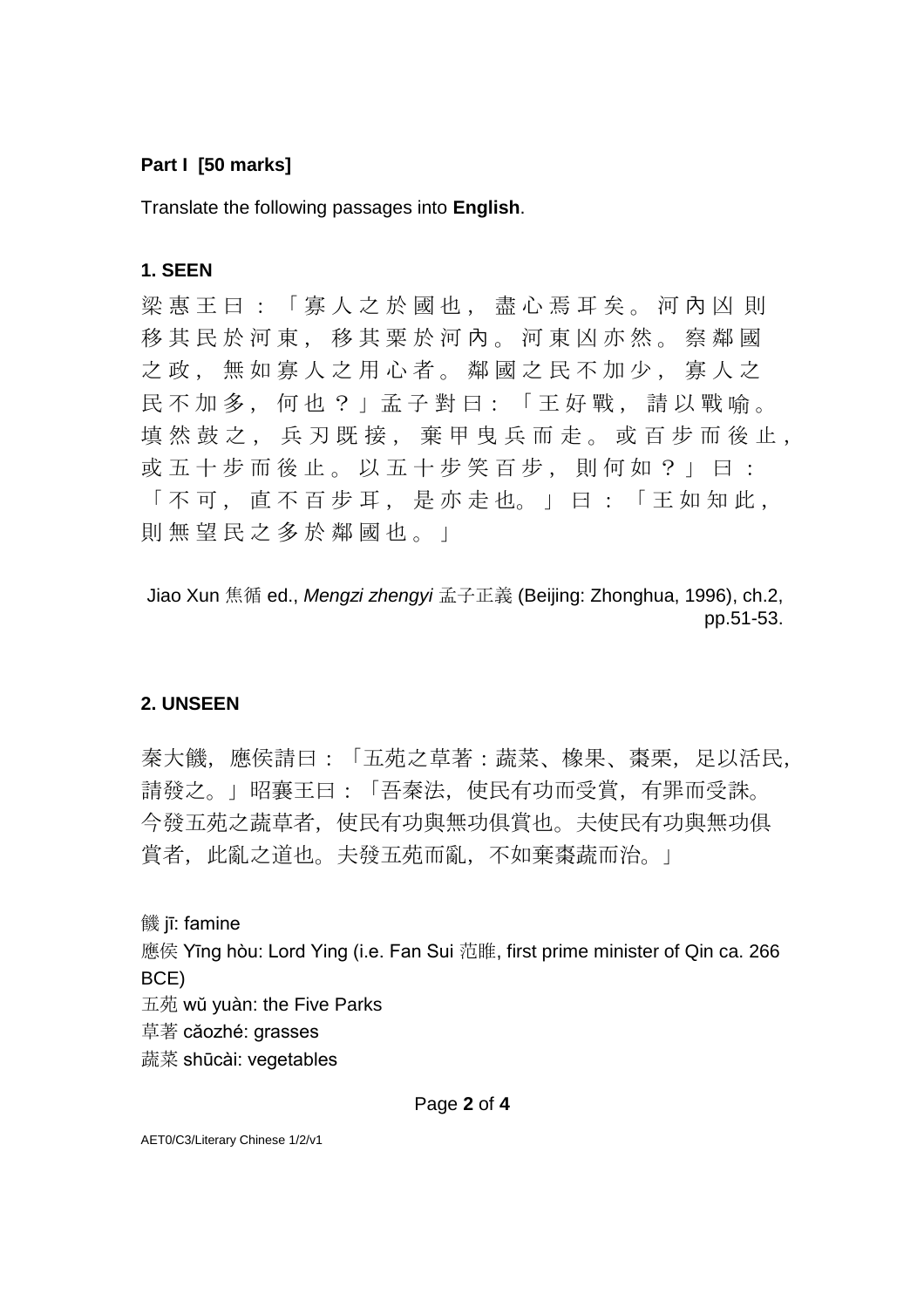橡果 xiàngguǒ: acorns 棗栗 zăolì: dates and chestnuts 昭襄王 King Zhāoxiāng of Qin (reigns 306-351 BCE) 俱 jù: all, together

Chen Qiyou 陳奇猷, *Han Feizi jishi* 韓非子集釋 (Gaoxiong: Fuwen, 1991), ch.14, p.771.

## **Part II [25 marks]**

**3.** Translate the following sentences into English. Analyze the grammar of the sentences. This includes noting all particles, identifying the parts of speech of the characters, and describing their relationships.

- a) 余將老.
- b) 君子不以其所以養人者害人.
- c) 粟米人之上食也.
- d) 各親其親,各子其子.
- e) 吾未聞魯人之若是也.
- f) 知之者不如好之者,好之者不如樂之者.

(TURN OVER)